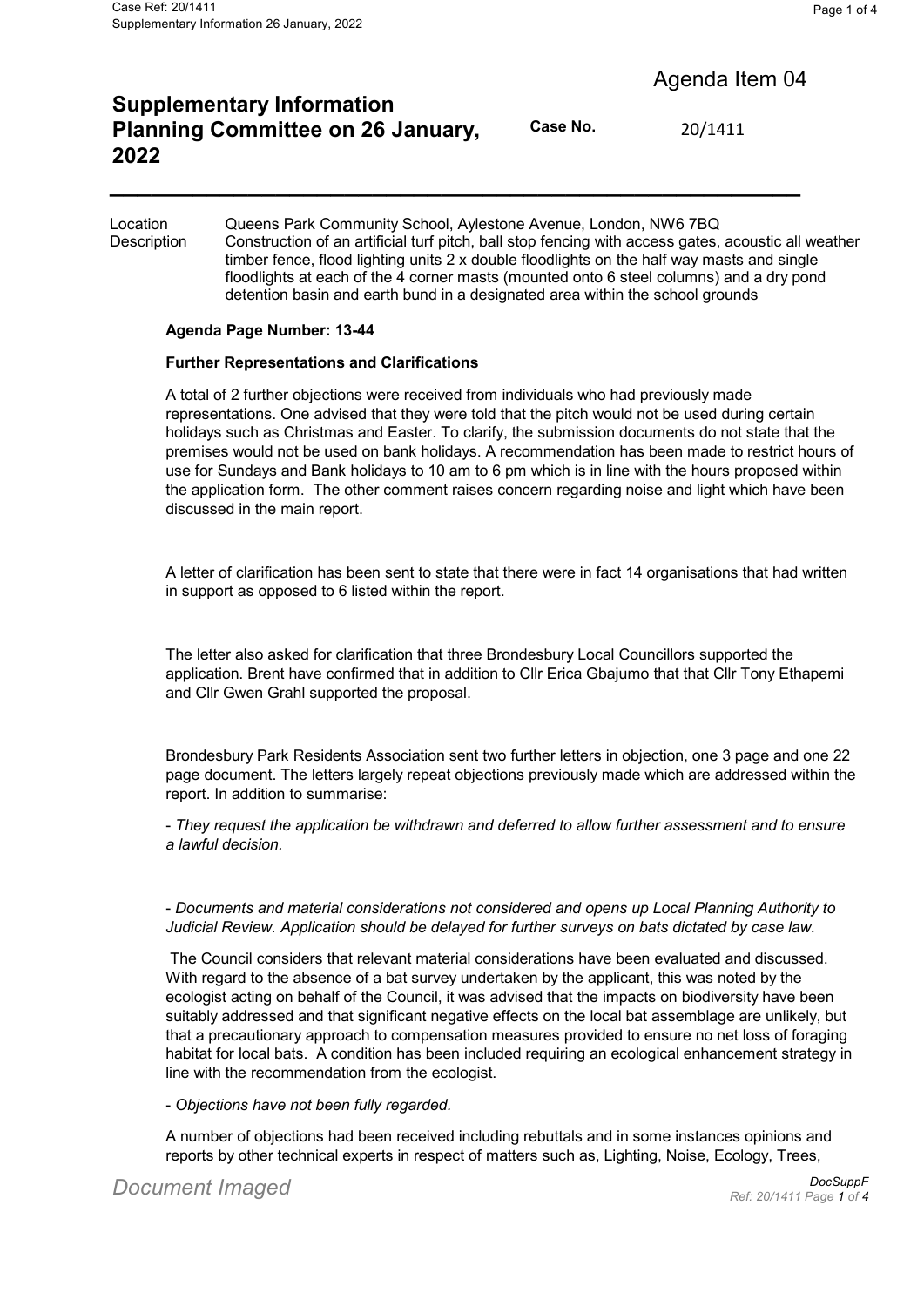Flood Risk and Anti-Social Behaviour to name few. The impact of such matters have been assessed within the assessment section of this report. The methodology of many assessments has been scrutinised and critiqued. Brent have considered all representations made and have consulted both internal and external experts where necessary.

- *Further letters been submitted from Noise Lighting, Ecology Consultants of BPRA to their Planning consultant. These scrutinise the technical reports submitted and Councils Assessment.*

Sufficient information to make an informed judgment on the proposal and Brent have consulted with the relevant experts internally and externally where necessary.

- *Regarding noise impact, it refers to communication BPRA have had with Environmental Health Office, but questions why different officer has provided comments*.

It is not uncommon for different officers to comment on cases, due to staff resourcing and availability. Comments are made on behalf of the relevant team which in any case is Regulatory Services.

- *Report underplays commercial use and other impact.*

The report clearly covers the facts in regards to commercial use and details other impacts.

- Officers and members have not visited the site.

Officers and some members have visited the site a number of occasions and sufficient detail is given to members to gain an understanding of the sites characteristics.

- *Type of whistle should be conditioned to reduce noise*.

-The individual components of noise generated from sporting activities may vary, the whistle noise is not considered to be a factor that needs to be controlled to make the proposal acceptable. Reasonable assumptions must be made in regard to the character, type and volume of noise, and the noise assessment submitted by the applicant assumed a certain type of whistle for the purpose of that assessment. Consultant acting on behalf of BPRA contended that a louder whistle could be used. Regulatory services officers recommended that the use of the specific whistle is secured. As discussed above, the type, character and volume of noise will vary from one game and person to the next, and the noise levels can be both higher and lower than those modelled using typical assumptions. A condition securing a specific type of whistle is not considered to be necessary or enforceable, and is unlikely to meet the tests set out within the NPPF. Nevertheless, for the reasons set out within the report and supplementary report, the proposed development is considered to be acceptable in the absence of such a condition.

*- Environmental Health Officer's concerns ignored, reference made to the need to survey existing premises and flaws to existing baseline levels to ascertain noise levels.*

Prior to the EHO's formal comments additional information was sought. Sufficient information to make an informed judgment has been submitted and requested.

- *Paragraph 93 is misleading in stating that Para 8.7 of the BPRA consultants report states 'a maximum of two bats [was] reported at any one time'.*

The consultant's report states 'the pitch is serving as an important habitat for foraging, despite a maximum of only two bats flying simultaneously being noted from the sonograms'. In other words, the number of bats observed in simultaneous flight by the sonograms, does not in any way indicate that only two bats were present at any one time.

*- Critiques have been made regarding the Light impact in terms of impact to Bats and to residential amenity.*

The Ecologist acting on behalf of the Council has reviewed the information that has been submitted together with the information previously provided and on behalf of the BPRA and advised that they were content that the impacts have been suitably addressed within the proposal.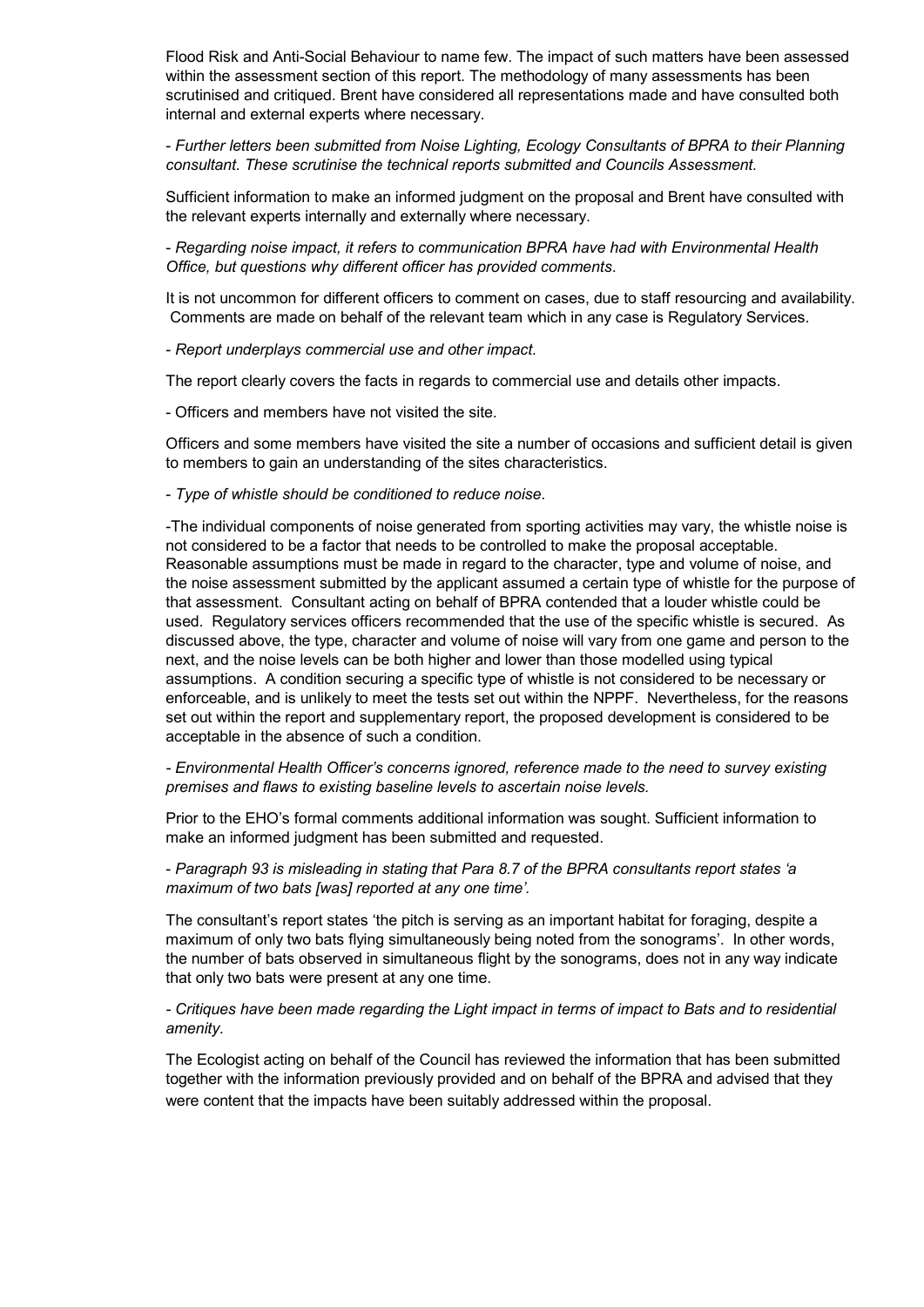A number of conditions suggested by BPRA:

| <b>Condition Suggested Comments</b>                                                                                                                                                                                                                                                  | <b>Officer Comment</b>                                                                                                                                                                                                                                                                 |
|--------------------------------------------------------------------------------------------------------------------------------------------------------------------------------------------------------------------------------------------------------------------------------------|----------------------------------------------------------------------------------------------------------------------------------------------------------------------------------------------------------------------------------------------------------------------------------------|
| No Floodlighting or any other externals lighting -<br>change to Condition 5.                                                                                                                                                                                                         | Conditions must meet the relevant tests outlined<br>within the NPPF. The potential impacts<br>associated with the use of lights and the hours<br>of use have been considered and discussed<br>within the committee report, and these<br>conditions are not considered to be necessary. |
| No use of Sundays - change to Condition 4.                                                                                                                                                                                                                                           |                                                                                                                                                                                                                                                                                        |
| No use on Public Holidays - change to Condition<br>4.                                                                                                                                                                                                                                |                                                                                                                                                                                                                                                                                        |
| No use beyond 6pm Monday to Friday and<br>including Saturdays                                                                                                                                                                                                                        |                                                                                                                                                                                                                                                                                        |
| Moratorium on the use of rubber crumb infill:                                                                                                                                                                                                                                        |                                                                                                                                                                                                                                                                                        |
| Use of the rubber crumb infill to be replaced with<br>an environmentally friendly substitute -<br>e.g. coconut shells, so as not to prejudice<br>the local ecology or wildlife, and encourage<br>contamination of micro plastic pollution into land<br>and water (local eco) systems | There is other primary legislation which controls<br>the use of materials within the UK and this does<br>not prevent the use of rubber crumb.                                                                                                                                          |
| A Landscape Management Plan                                                                                                                                                                                                                                                          | Condition 9 covers the provision of five new<br>trees.                                                                                                                                                                                                                                 |
| Increase number of trees                                                                                                                                                                                                                                                             |                                                                                                                                                                                                                                                                                        |
| S106 agreement:                                                                                                                                                                                                                                                                      | Condition 7 covers Community Use.                                                                                                                                                                                                                                                      |
| Define community user agreement and<br>community use                                                                                                                                                                                                                                 |                                                                                                                                                                                                                                                                                        |
|                                                                                                                                                                                                                                                                                      | The noise and light is covered by Conditions 5 &<br>6.                                                                                                                                                                                                                                 |
| Scheme for noise and light management                                                                                                                                                                                                                                                |                                                                                                                                                                                                                                                                                        |
| No intention for special events/large groups,<br>commitment should be enshrined in Legal<br>Agreement.                                                                                                                                                                               | Due to the scale of development and proposed<br>use, the restriction of types of events is not<br>considered necessary.                                                                                                                                                                |

Summary of points of clarification:

| <b>Relevant Section /Page or Paragraph</b> | <b>Clarification</b>                                                                                                                                                                                                                       |
|--------------------------------------------|--------------------------------------------------------------------------------------------------------------------------------------------------------------------------------------------------------------------------------------------|
| No Paragraph Number. Page 5                | 14 organisations supported the Application and<br>3 Local Councillors.                                                                                                                                                                     |
| Paragraph 93. Pages 23/24                  | Delete: 'a maximum of two bats [was] reported<br>at any one time'.<br>Insert 'the pitch is serving as an important<br>habitat for foraging, despite a maximum of only<br>two bats flying simultaneously being noted from<br>the sonograms' |
| Paragraph 76                               | Applicant clarified amendment to report: the<br>report refers to a 1:1000 year flood it should<br>read 1:100.                                                                                                                              |

### **Recommendation: Grant consent, subject to conditions set out in the committee report.**